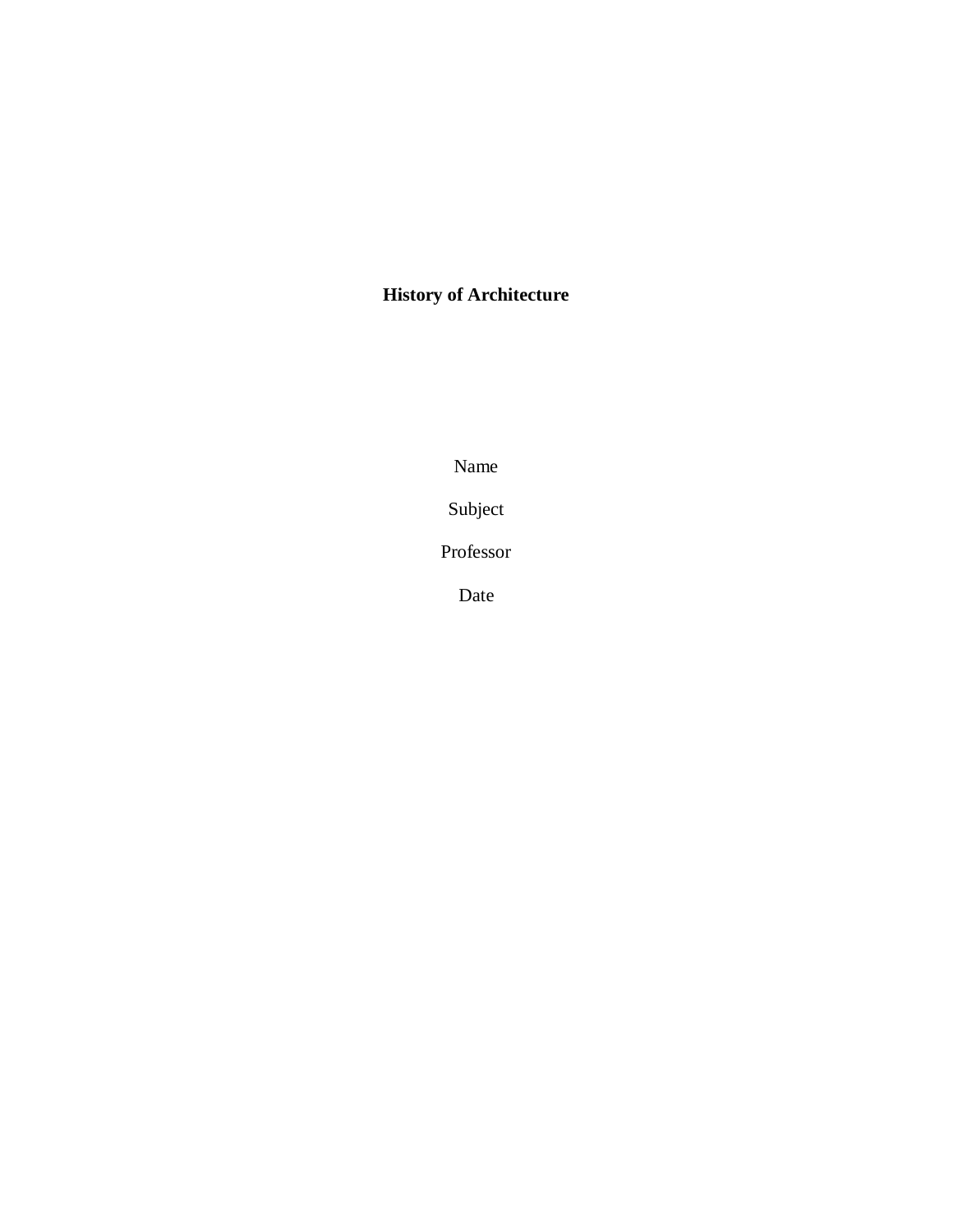### **Introduction**

Architecture has been part of human civilization, whereby buildings, infrastructure, and art reflect the social, economic, cultural, and political agendas of a given period. Notably, architecture began in the prehistoric era in different parts of the world, whereby forms were designed for certain functions. The evidence of humans shaping natural rocks, caves, and using materials for the construction of shelters, worship buildings, political residences, and interior utilities reflect the modern-day form and functional elements of buildings despite the change in shape, size, and type of materials. Furthermore, the available technology and resource constraints determined the themes of architecture, whereby prosperity coincides with decoration and significant ornamentation. Thus, the history of architecture forms a vital element of human civilization story whereby the type, structure, and form of buildings reflect the intended roles, social, political, and economic times during the period of concept, construction, and use.

#### **Prehistoric architecture (11,600 BCE to 1000 BCE)**

Prehistoric times range from 11,600 to 3,500 BCE, but architecture has been part of human civilization for much longer timelines. Humans used stones, earthen mounds, and wood, among other materials, to construct both permanent and temporary houses. The concepts implemented in prehistoric architecture depict an understanding of geometry, which was largely influenced by cosmic bodies and cycles. For instance, the circular shape appears in prehistoric structures, such as the Gobekli Tepe in modern-day Turkey. <sup>1</sup> However, the specific timelines for these ancient timelines are unknown but modern historians and archeologists estimate the prehistoric times to have begun around 11,600 BCE and ended around 3,500 BCE.

<sup>1</sup> Haklay, Gil, and Avi Gopher. "Geometry and architectural planning at Göbekli Tepe, Turkey." *Cambridge Archaeological Journal* 30, no. 2 (2020): 343-357.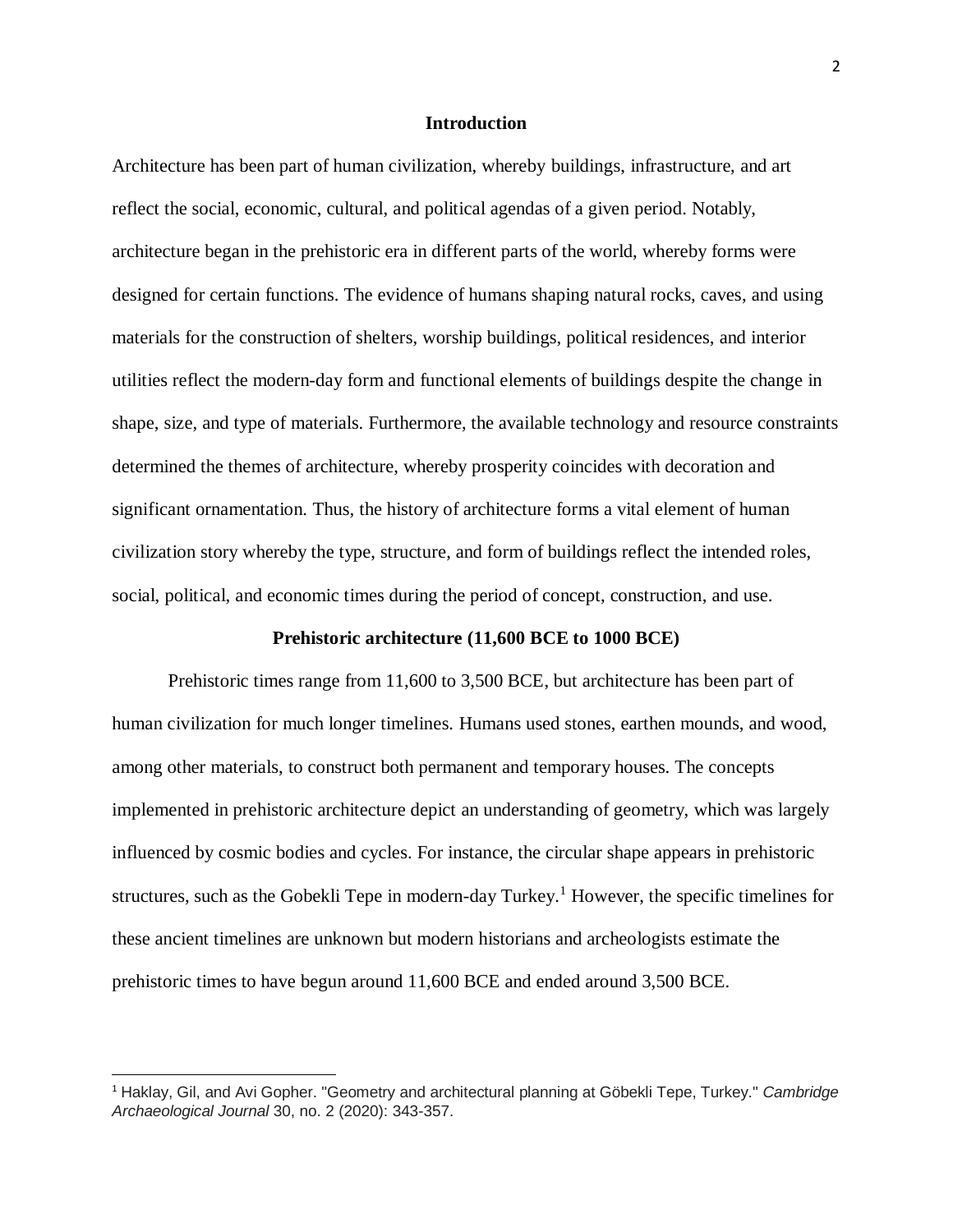Ancient Egyptian architecture depicts the mastery of engineering, geometry, and cosmic knowledge and the utilization of local materials to create architectural forms that have outlasted the natural hazards. Notably, ancient Egypt was ruled by powerful Kings (Pharaohs) whose kingdoms had a long understanding of astrology and cosmic cycles. Using engineering and geometrical skills, the Egyptian architects designed the pyramids, which were constructed using granite and limestone. In this region, wood was rare due to the hot desert conditions, but limestone was abundant. Society had a high connection to the spiritual world and their economic potential enabled them to utilize the vast resources to construct pyramids and other monuments. For instance, the Pyramids found in the Giza are thought to be temples and tombs of the rulers, whereby granite and limestone were used to make interlocking blocks that were laid in geometrical patterns to yield the current pyramids as shown in figure 1.<sup>2</sup> Hieroglyphics, brightly colored frescoes, and carvings were the main artistic works included in the architectural forms. Thus, ancient Egyptian architecture reflects the mastery of geometry, cosmic knowledge, engineering skills, and the thriving economic period in the ancient kingdoms.

<sup>2</sup> Ghoussayni, F., Amer Ali, and Ali Bayyati. "Findings of Patterns in Prehistoric Architecture-Case Study of the Pyramid of Cheops." *Lebanese Science Journal* 19, no. 2 (2018): 247-257.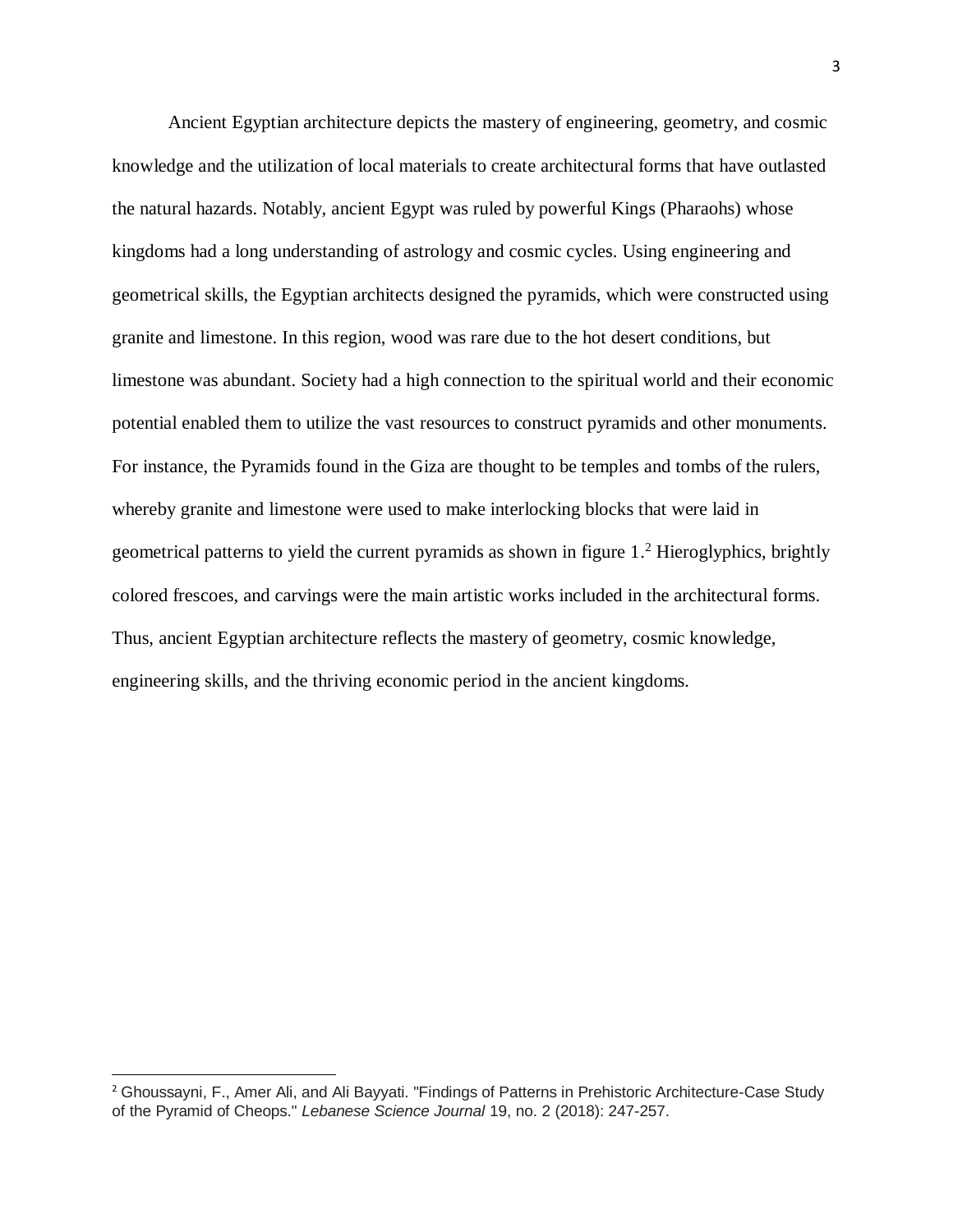

Figure 1: Pyramid of Khafre, Giza Egypt<sup>3</sup>.

## **Classical Architecture (850 BCE- 476 CE)**

Classical architecture emerged in 850 BCE and dominated ancient Greece and Rome until 476 CE. This period is known to have shaped the architectural approach in the western world and undergone multiple revivals. The Greece Empire flourished and the Kings and emperors advocated for lavish architecture for political and worship buildings. Architects were respected and believed to have special talents from the gods. The resources provided by the political leaders of the time enabled the architects to built temples such as the Parthenon (12

 $\overline{a}$ <sup>3</sup> Craven, Jackie. "A Quick Tour Of Architectural Eras". *Thoughtco*, 2021. https://www.thoughtco.com/architecture-timeline-historic-periods-styles-175996.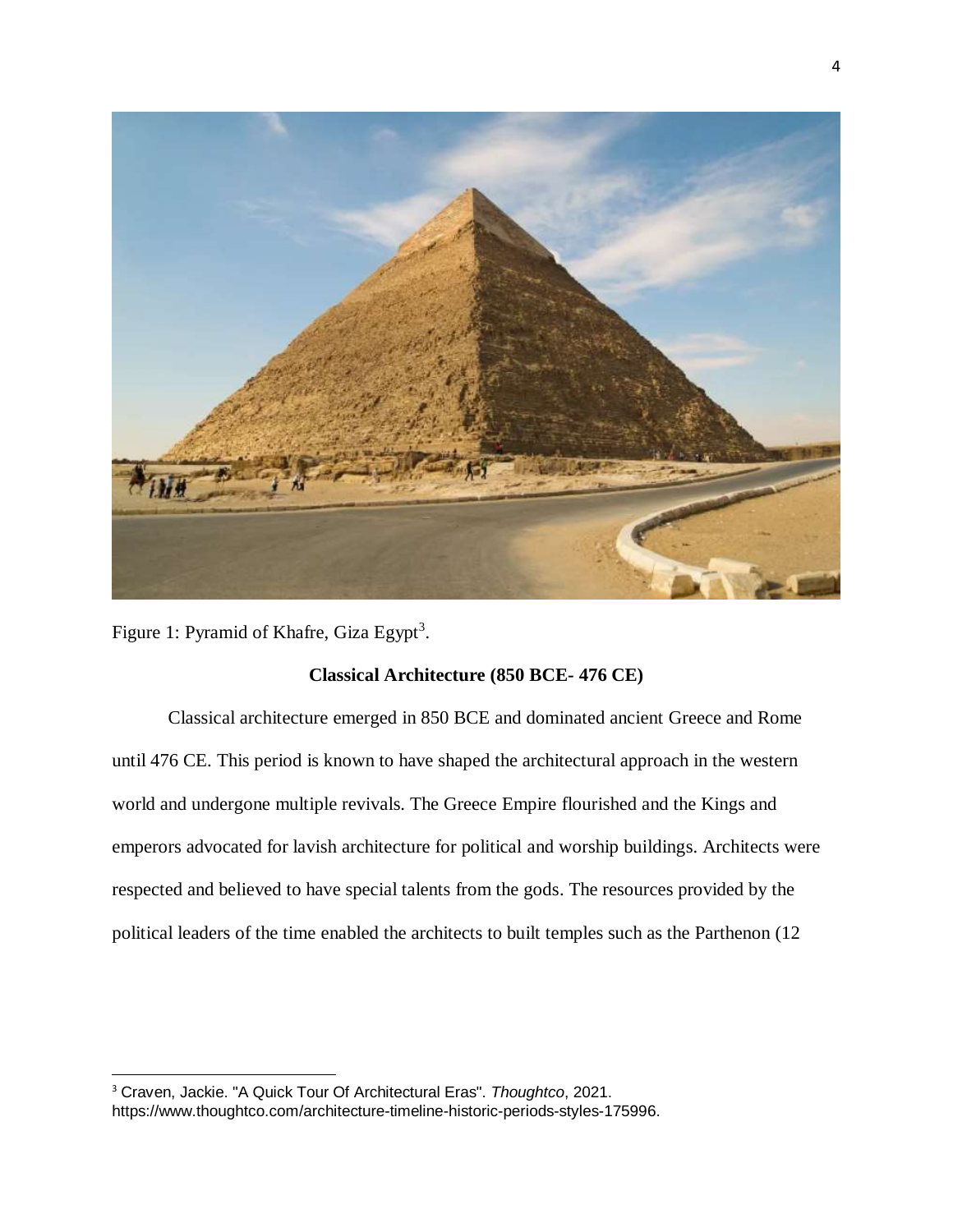AD).<sup>4</sup> Thus, classic architecture is a reflection of economic and political systems that became the foundation of western architecture.

The architects, such as Marcus Vitruvius, were great mathematicians and philosophers, who opined that builders ought to apply mathematical principles in the construction of temples to create symmetrical plans and proportions. The architecture of this period was dominated by elaborate column styles and entablature, whose characteristics depend on the classical order: Doric, Ionic, and Corinthian. These classic orders coincide with different economic periods such as the Hellenistic period (323 to 146 BCE), when the Greek empire was at the height of power.<sup>4</sup> The temples built were larger than those built in the Greek period (700 to 323 BCE). Moreover, the adoption of ornamentation and decoration was determined by economic periods of the empires, whereby the Roman period (44 BCE to 47 CE) depicts decorative brackets arches, domes, and vaults. <sup>4</sup> Hence, flourishing economic periods led to increased ornamentation and decoration, using styles and materials gathered from different parts of the conquered regions.



 $\overline{a}$ 

Figure 2: The Pantheon, 126 AD, Rome Italy depicting the classical architecture of temples<sup>4</sup>.

<sup>4</sup> Dolan, Marion. "Art, Architecture, and Astronomy in Classical Greece." In *Decoding Astronomy in Art and Architecture*, pp. 147-170. Springer, Cham, 2021.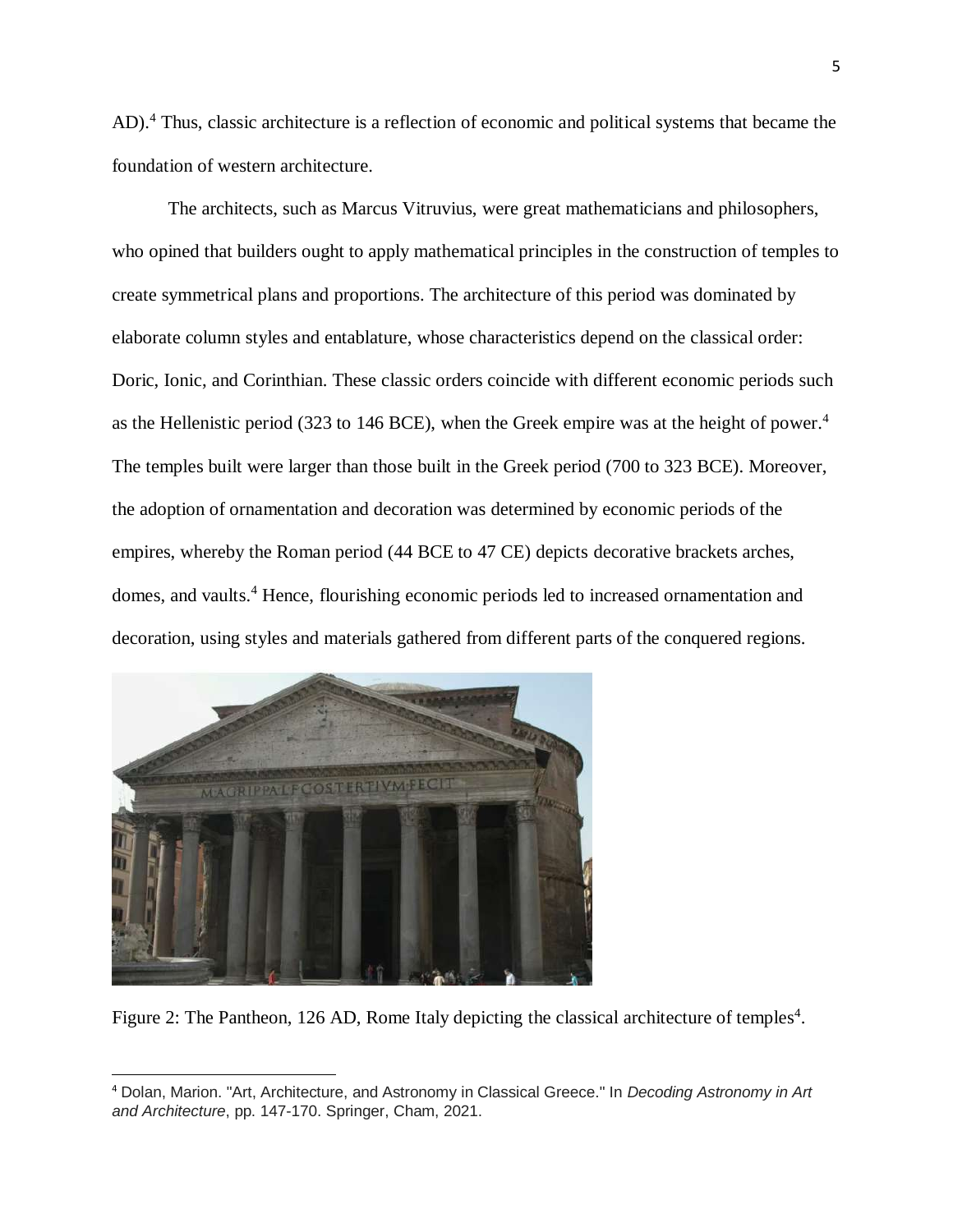### **20th Century Architecture**

Neoclassicism was the first major transition from classic architecture, and it emerged in Europe from 1730 to 1925. This period was characterized by a rejection of opulence of the minority middle class and an increase in the middle class, leading to political changes such as equality and democracy ideals. The period was inspired by Greece and Roman architecture, and renaissance architects such as Andrea Palladio stimulated the return of classical architectural themes across Europe and the United States<sup>3</sup>. Thus, most buildings that adopted neoclassic styles resemble Ancient Greece and roman architecture in both functional and aesthetic elements.

Art Nouveau or New Style arose in France between the 1890s and 1920s. This style was inspired by looking into the nature of architectural themes, adoption of asymmetry, decoration, and embracement of arts, graphic design, and fabrics as part of the architecture. As the new style philosophy spread throughout Europe, popular artists such as Henry van de Velde (1863-1957) advocated for rationality in architecture and a shift from the opulence of the few. For instance, in 1903, Henry wrote "Think rationally, cultivate artistic sensibility in each one of us today can do this for himself". 5 In Germany, new style architects opined similar sentiments to Henry De Verde, such as writing by Hans Poelzig in 1906: "Life in the modern era is dominated by economic questions; thus the participation of the people and artists in architectural problems of this kind - from the private dwelling to town planning - is constantly growing." <sup>5</sup> Thus, Art Noveau was characterized by asymmetry, decoration, and widespread adoption of artistic works in architecture, reflecting the economic period that had shifted from industrial revolutions, making people immerse in art.

<sup>5</sup> Conrads, Ulrich, and Michael Bullock. "Programs and Manifestoes on 20th-century Architecture." *Journal of Aesthetics and Art Criticism* 34, no. 4 (1976).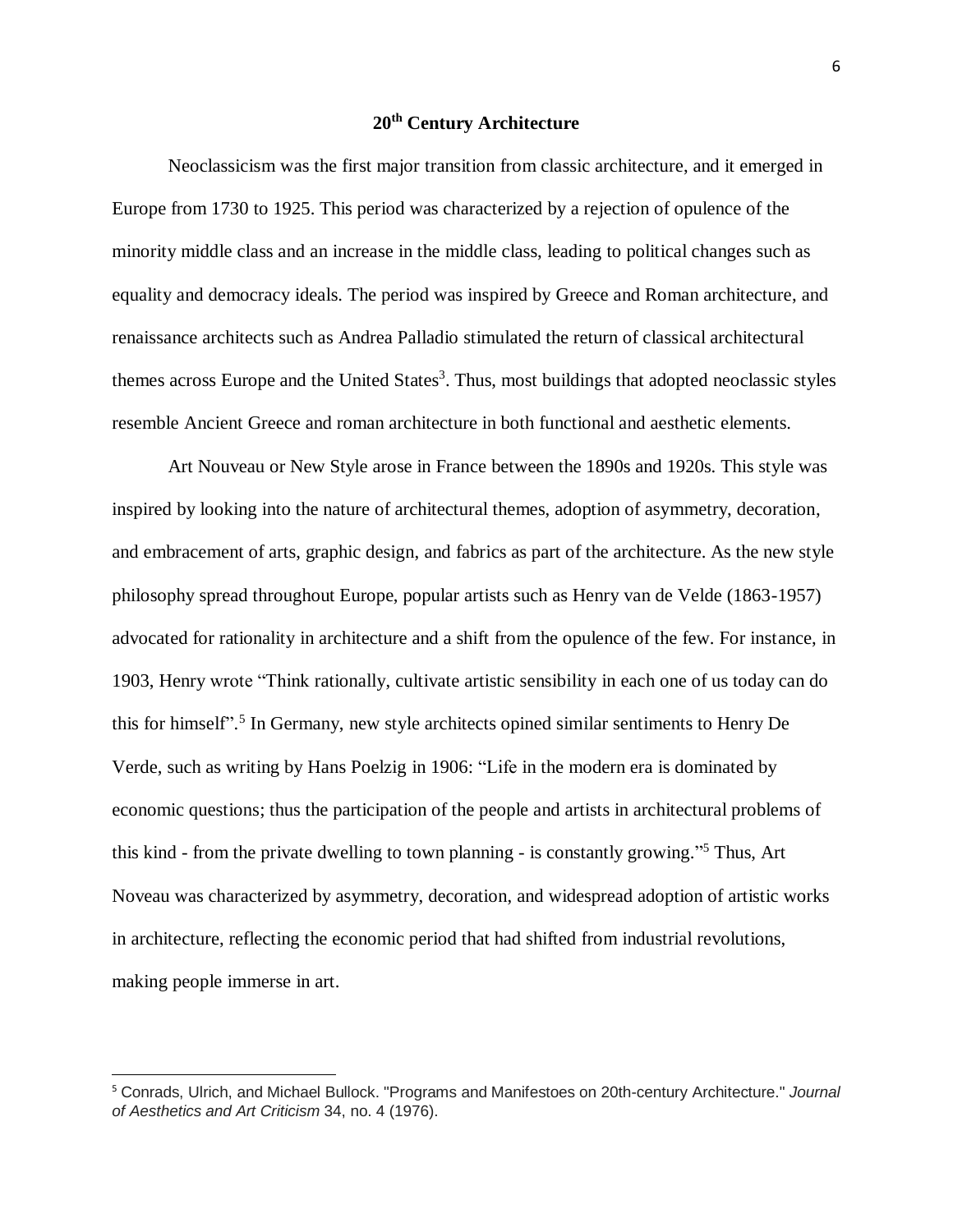

Figure 3: Hôtel Lutetia in Paris depicting Art Nouveau style<sup>3</sup>

Neo-gothic architecture emerged between 1905 and the 1930s, which depicted strong vertical lines, arches, pointed windows, carvings, pinnacles, and other decorative traceries. A decent example of the neo-gothic style is the Chicago Tribute tower (1924), which was designed by Architects John Howells and Raymond Hood. Neo-gothic styles were largely conservative, which differs significantly from another architecture style of the same period known as Art Deco (1925 to 1937). <sup>3</sup> Art Deco comprised sleek forms and embraced machine age and ancient architectural themes. For instance, the Chrysler building in New York adopts the art deco motifs, which were inspired by ancient Egyptian architecture.<sup>6</sup> Notably, Art Deco and neo-gothic

 $\overline{\phantom{a}}$ 

<sup>6</sup> Petersen, Jessica, and Daniel Springer. "The Chrysler Building." (2021).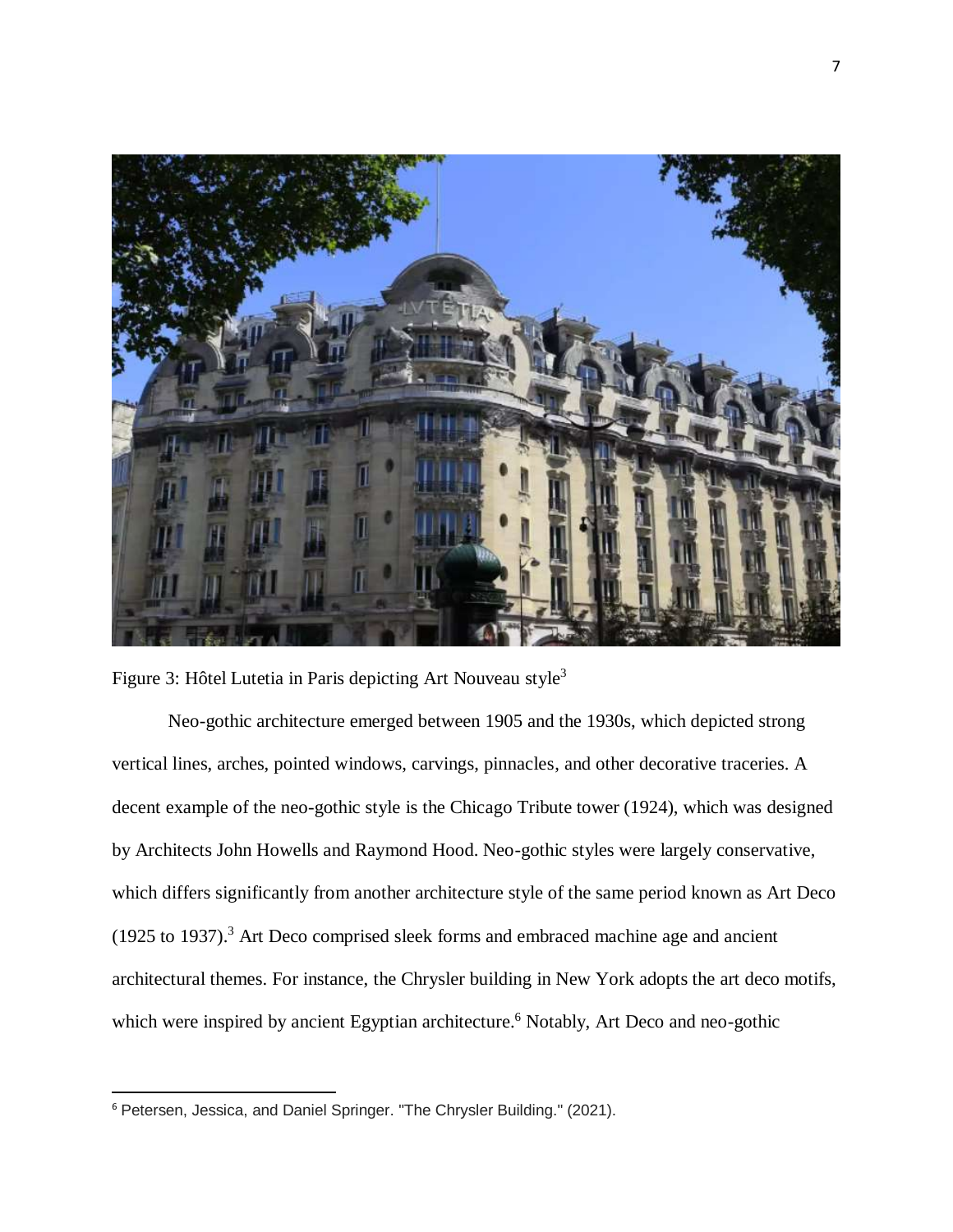architecture emerged in times of new technologies, with machinery and industrial materials being adopted. For instance, the Chrysler building utilized materials such as glass as part of the decorative elements. Thus, neo-gothic and Art Deco styles emerged at close periods, but the advent of technological adoption led to significant differences between the two forms.



Figure 4 (a): Tribute tower, Chicago (Neo-Gothic)<sup>5</sup>.



Figure 4(b): Chrysler Building, New York (Art Deco)<sup>6</sup>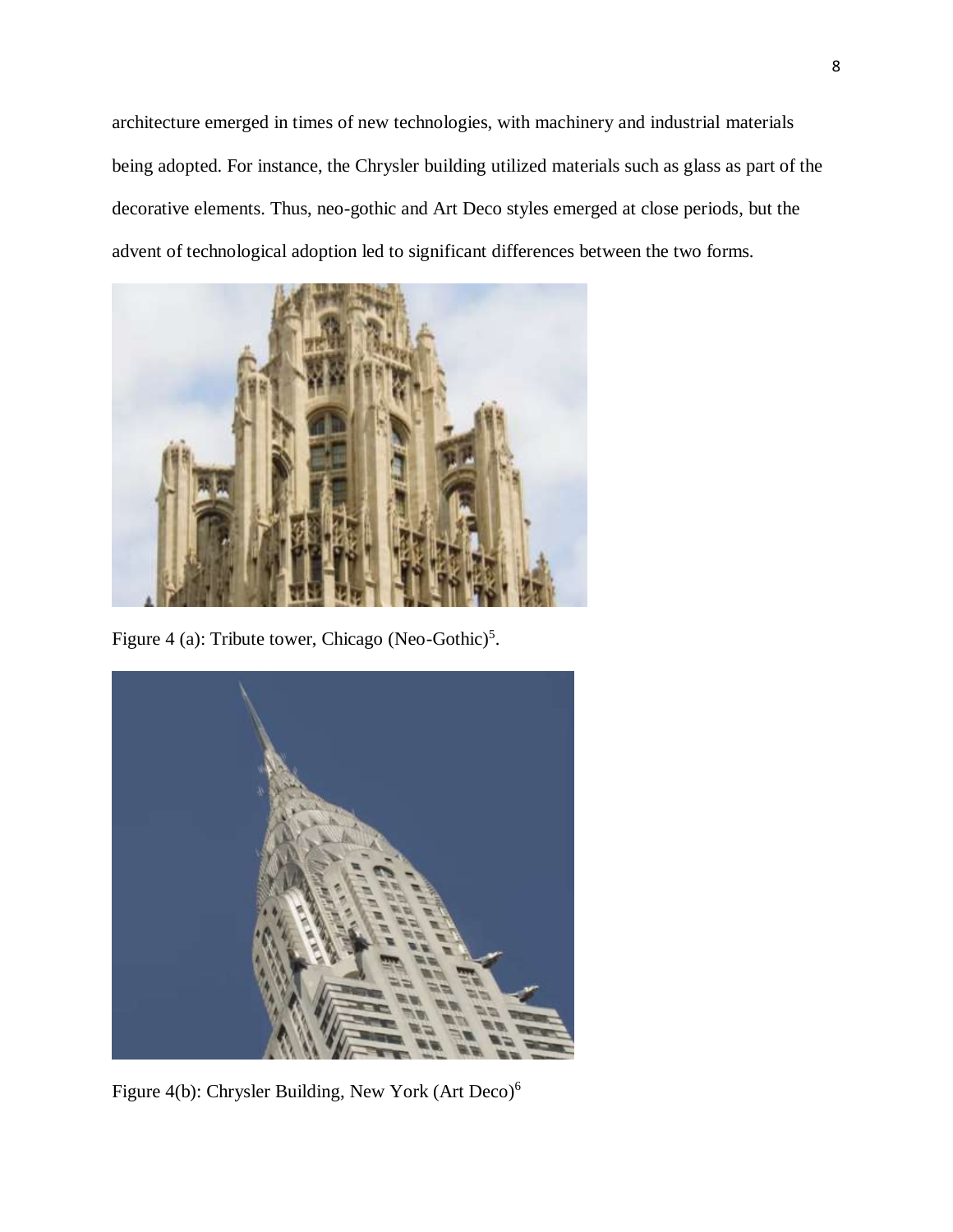Modernist architecture emerged in the early 1900s and proceeded to modern times depicting the adoption of new ways of thinking whereby function is emphasized over form under ideologies such as deconstructivism, structuralism, and formalism. The styles apply scientific, analytical, technological, and artistic methods to design and build structures that serve modernday functions at the most affordable and appropriate use of resources. During modernism, diverse ideologies emerged, and in some cases, philosophical arguments emerged on the right approach to architecture. Constructivists such as Naum Gabo/Antoine Pevsner rejected the new but a different opinion was written by Hundertwasser in 1958, opposing rationalism whereby he opines that everyone should be allowed to build and express their artistic abilities without a need to follow a set of rules.<sup>5</sup> Frank Lloyd Wright's works exemplify modernist architecture, such as the Guggenheim Museum in New York<sup>7</sup>. Thus, modernist architecture led to diversified ideologies, which were enabled by the widespread availability of information, change of politics, and advocacy for the adoption of technology and new materials in architecture.

<sup>7</sup> Jones, Paul, and Suzanne MacLeod. "Museum architecture matters." *Museum and Society* 14, no. 1 (2016): 207-219.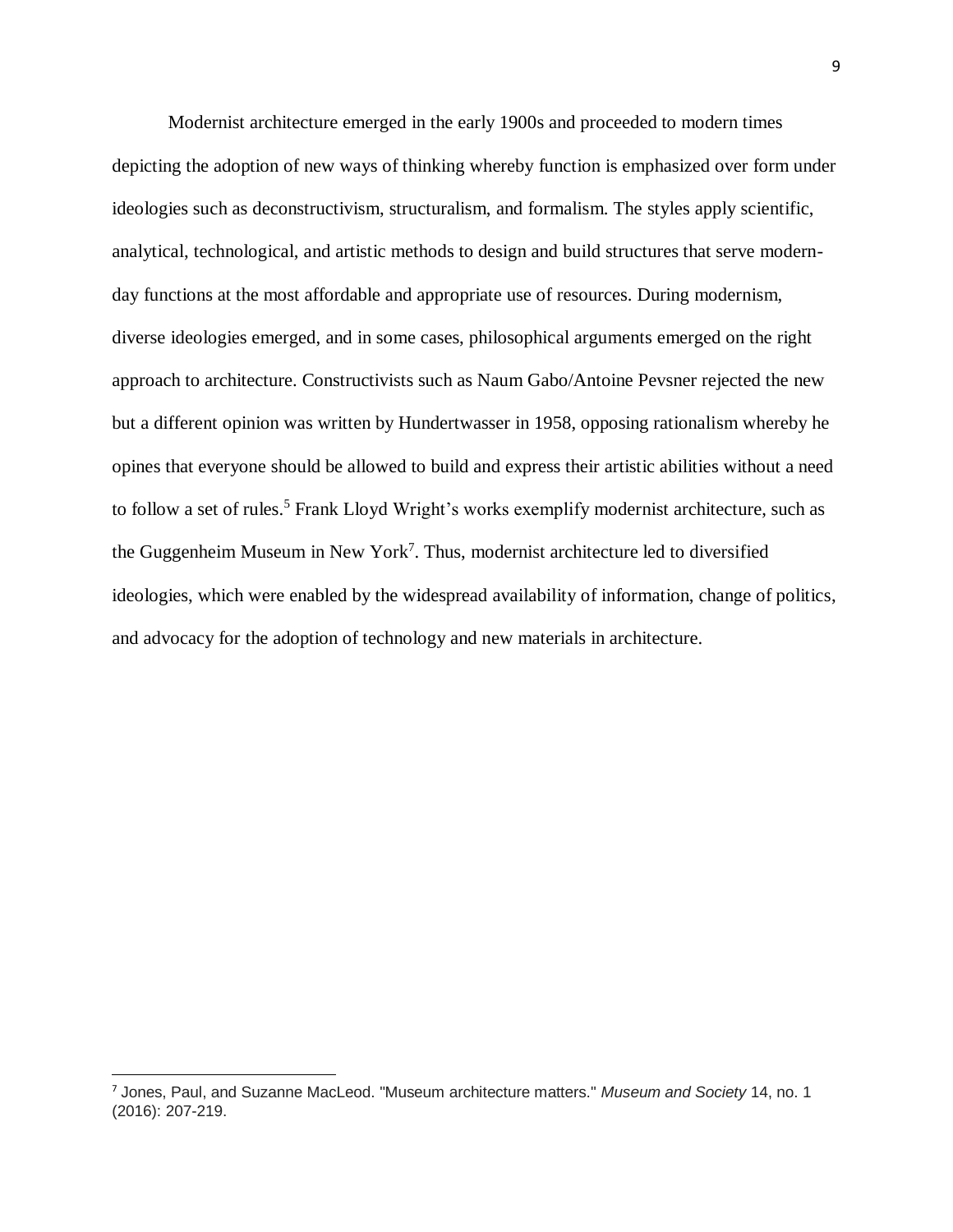

Figure 5: Guggenheim Museum, New York<sup>7</sup>.

### **Conclusion**

20<sup>th</sup>-century architecture is influenced by the shift in economic, political, technological, and academic scope in Europe, which began with neoclassic architecture (the 1900s) to presentday modernism. This architectural period was defined by changing information-sharing methods leading to an increased number of architects, artists, engineers, and philosophers. Another factor leading to the shift was changing economic times, and urbanization led to shrinking land sizes. Furthermore, the industrial revolution led to the production of new architectural materials. Other factors such as increased population resulted in the adoption of multistory buildings due to limitations in land sizes. These factors led to a shift towards new architectural styles whereby function precedes form and adopting technology and new materials led to changes in forms appearance and design.